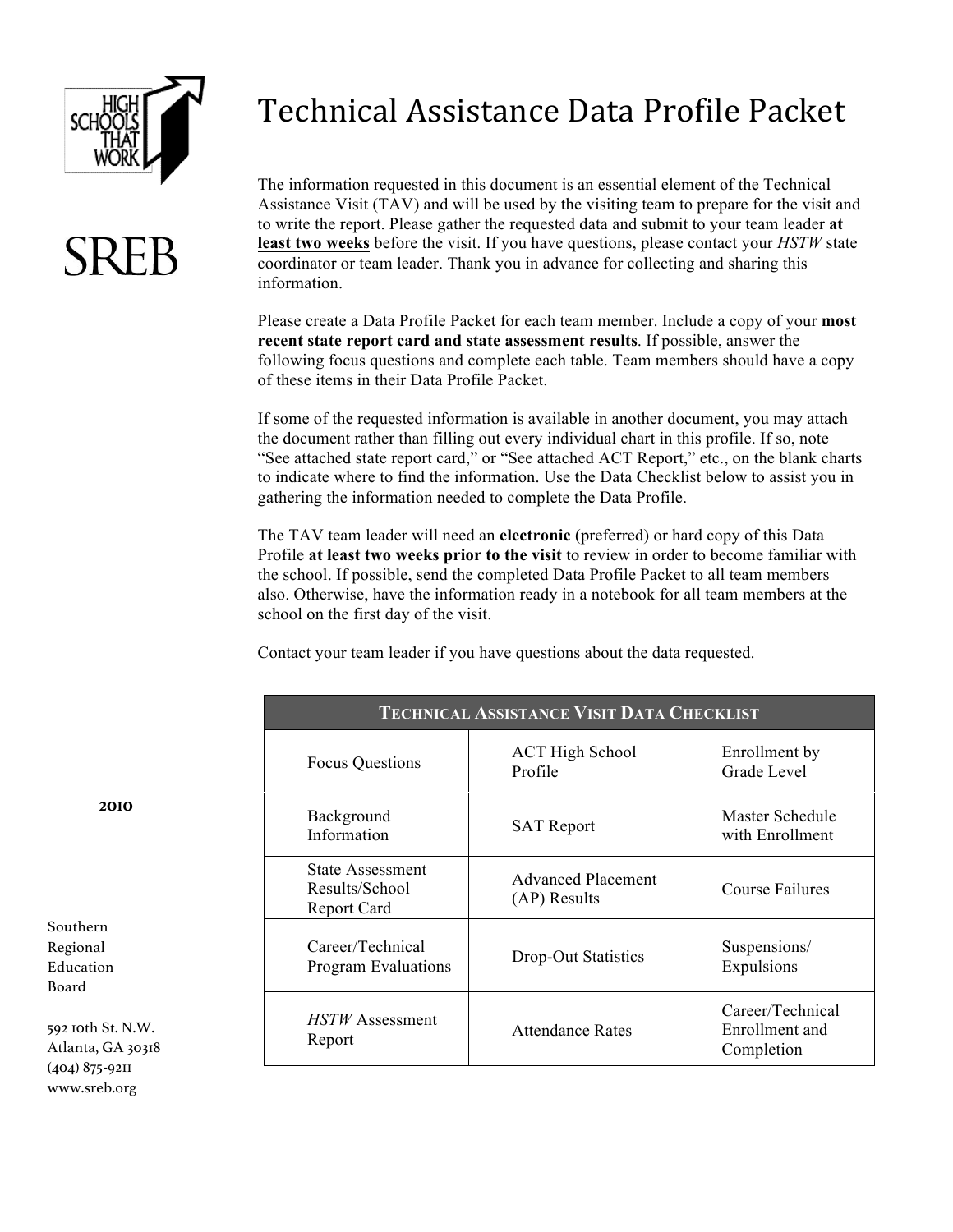## Focus Questions

**Directions:** Answer the following focus questions using your recent school data reports. You may expand the sections as needed

**2. What actions has your site taken to improve high school completion rates over the past three to five years?**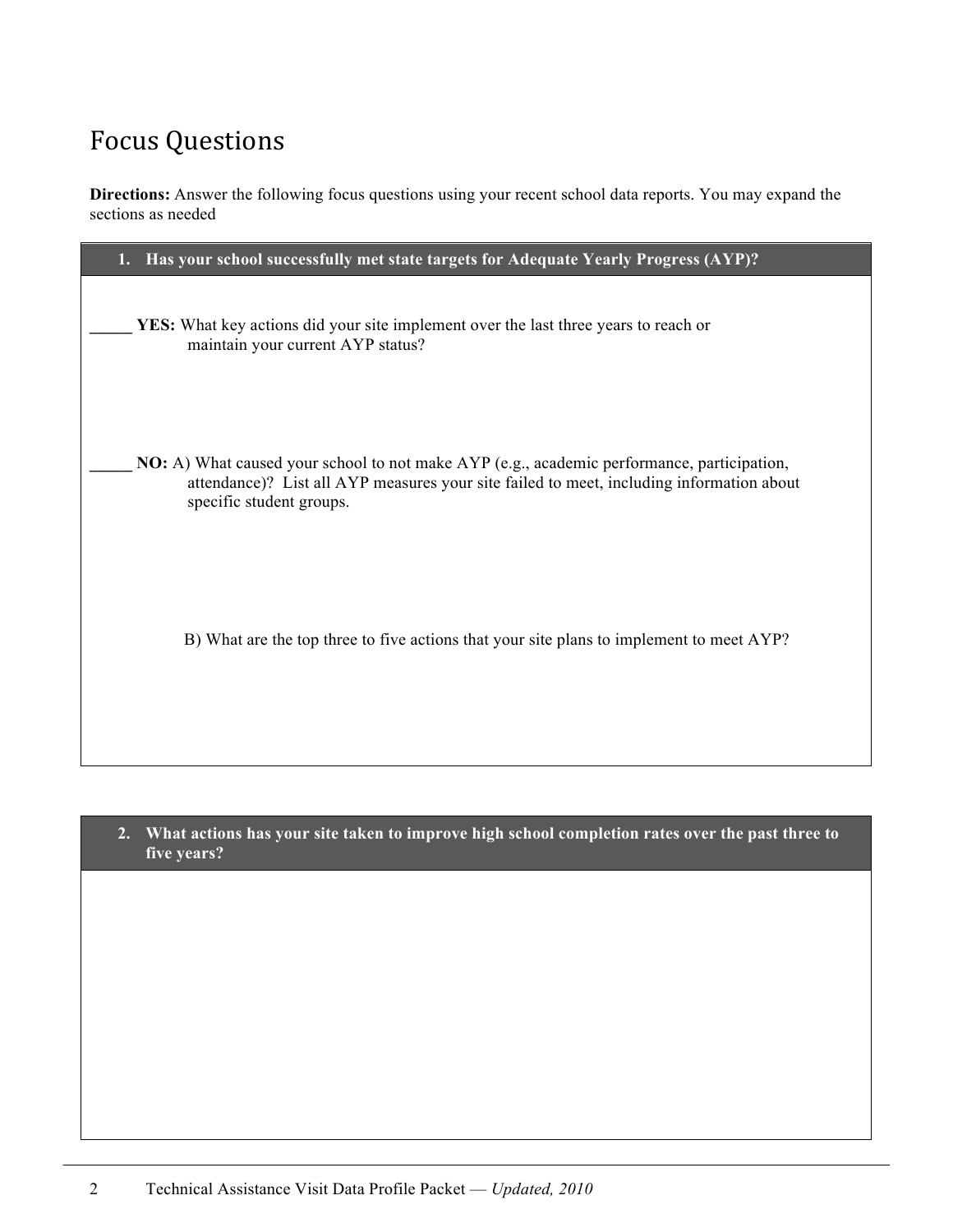**3. Describe specific career/technical programs of study that are available on your campus. How are students informed of these opportunities? What courses are available for ninth- and 10thgraders?** 

**4. List your school's mission, vision statement and core beliefs. Describe how the faculty and students are engaged in supporting the school's mission.**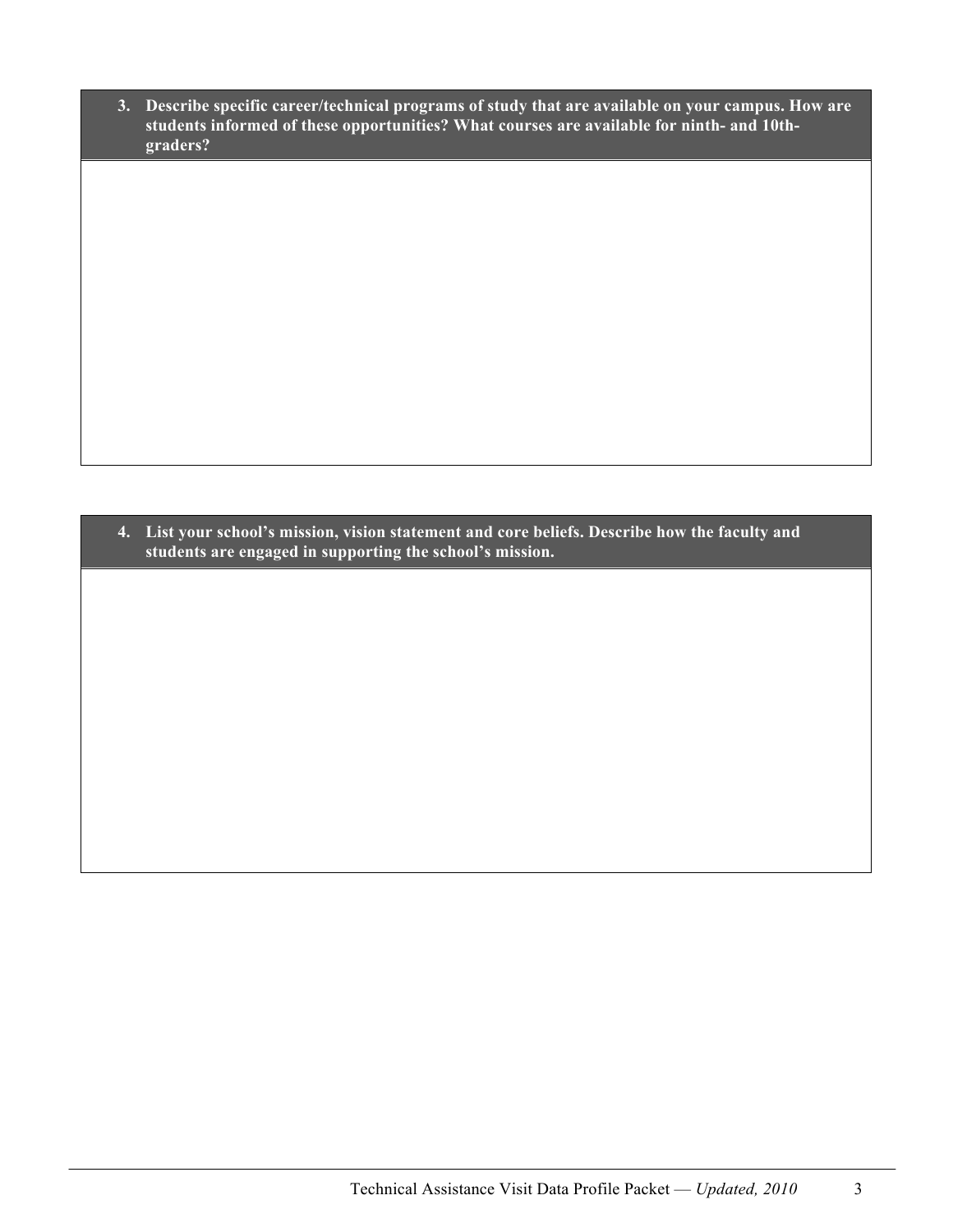### Site Background Information

Please complete the following information and e-mail or mail into your TAV leader **at least two weeks** before your visit.

**Background**: (*Complete the information requested for your school as indicated in the parenthesis*.)

(*Name of school*) ((*Initials of school*)) is a (*rural, urban, suburban, comprehensive high school or career/technical center*) school located in (*list area and state*). (*Initials of school*) joined the *HSTW* network in (*year*) and administered the *HSTW* Assessment in (*year/years*).

Current enrollment at (*school*) is approximately (*number of students*) students in grades (*number*) through (*number*). The student population is (*percentage*) percent (*largest ethnic group*), (*percentage*) percent (*second largest ethnic group*), (*percentage*) percent (*third largest ethnic group*) and (*percentage*) percent other. (*Percentage*) percent of (*school*) students receive free or reduced-price lunches and (*percentage*) percent are special needs.

(*School*) has a faculty of (*number*) full-time teachers with an average of (*number*) years of experience. (*Percentage*) percent of the teaching staff meet or exceed the state definition of highly qualified and (*percentage*) percent meet or exceed the federal definition of highly qualified. About (*percentage*) percent of faculty members hold advanced degrees.

(*School*) operates on a (*number*) (*period day/block schedule/flexible schedule*) of (*number*) minutes. [*Add this sentence if needed*: In addition, a (*number*) minute (*homeroom/extra help/other*) period is scheduled (*daily/indicate day*).] To graduate, (*school*) students must earn (*number*) of credits. All students must complete (*Algebra I/senior mathematics/other advance level courses/senior research project*.)

(*School*) offers the following career/technical programs: (*list all career/technical programs of study*). Students have the opportunity to earn certifications in (*list all certifications that students can earn*). (*Number*) students earned certifications in the previous school year.

(*List postsecondary partner institutes*) have partnerships with (*school*), which provide students with opportunities to earn postsecondary credits while in high school. Students may earn postsecondary credits in (*list the actual courses*). (*Number*) students are currently participating in postsecondary coursework.

**\*NOTE: School demographics, including racial statistics, need to be provided in the background narrative.**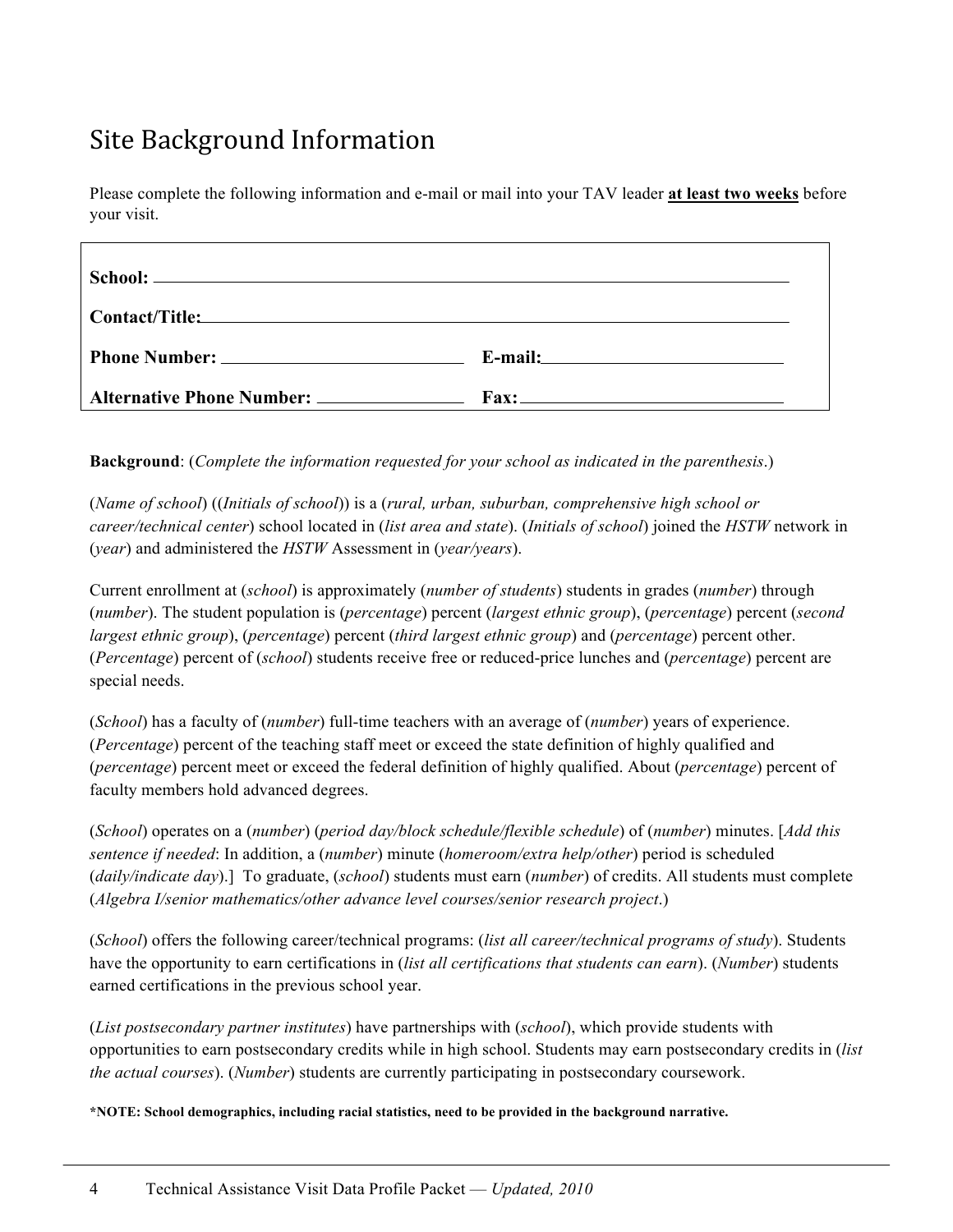#### **Directions: Attach a copy of your most recent state report card and most recent state assessments.**

**Complete the tables below (**or attach a document and indicate where to find the data on each incomplete chart). For Table 1, use the results from the most recent *HSTW* Assessment data.

#### **Goal One:** *All or most students have the academic knowledge and skills needed to meet college- and career-readiness goals.*

(See page 63 of your 2010 *HSTW* Assessment Report.)

| Table 1:           |                                                                      |                                                                                     |                   |                                                 |  |
|--------------------|----------------------------------------------------------------------|-------------------------------------------------------------------------------------|-------------------|-------------------------------------------------|--|
|                    |                                                                      | (School Initials) Student Mean Scores on the 2010 High Schools That Work Assessment |                   |                                                 |  |
|                    |                                                                      | <b>YOUR SCHOOL</b>                                                                  |                   | <b>HIGH-SCORING SITES</b>                       |  |
|                    | <b>PERCENTAGE OF</b><br><b>MEAN SCORE</b><br><b>STUDENTS MEETING</b> |                                                                                     | <b>MEAN SCORE</b> | <b>PERCENTAGE OF</b><br><b>STUDENTS MEETING</b> |  |
|                    |                                                                      | GOALS (%)                                                                           |                   | GOALS (%)                                       |  |
| <b>READING</b>     |                                                                      |                                                                                     |                   |                                                 |  |
| <b>MATHEMATICS</b> |                                                                      |                                                                                     |                   |                                                 |  |
| <b>SCIENCE</b>     |                                                                      |                                                                                     |                   |                                                 |  |

Source: 2010 *HSTW* Assessment Report

\_\_\_\_\_**School Report Card that shows results of the most recent State Assessments are attached. (Please attach)**

Grade level/s assessed for AYP:

**State Assessments (Provide title, grade levels and subject areas tested):**

**Goal Two:** *Eighty-five (85) percent of graduates complete the* **HSTW***-recommended curriculum and a concentration of at least four courses in an academic or career/technical area.*

| Table 2:<br><b>Comparison of HSTW-Recommended Curriculum and (School Initials) Core Requirements</b> |                         |                                          |                                                |                                                                                |  |
|------------------------------------------------------------------------------------------------------|-------------------------|------------------------------------------|------------------------------------------------|--------------------------------------------------------------------------------|--|
|                                                                                                      | <b>STANDARD DIPLOMA</b> | <b>HONORS/ADVANCED</b><br><b>DIPLOMA</b> | <b>COLLEGE ENTRANCE</b><br><b>REQUIREMENTS</b> | <b>HSTW-RECOMMENDED</b><br><b>CURRICULUM</b>                                   |  |
| <b>TOTAL CREDITS</b>                                                                                 |                         |                                          |                                                |                                                                                |  |
| <b>ENGLISH</b>                                                                                       |                         |                                          |                                                | 4 college-preparatory<br>(CP) credits                                          |  |
| <b>MATHEMATICS</b>                                                                                   |                         |                                          |                                                | 4 credits (Algebra I,<br>geometry, Algebra II<br>and a higher-level<br>course) |  |
| <b>SCIENCE</b>                                                                                       |                         |                                          |                                                | 3 lab-based courses                                                            |  |
| <b>SOCIAL SCIENCE</b>                                                                                |                         |                                          |                                                | 3 CP credits                                                                   |  |
| <b>ADDITIONAL</b><br><b>CREDITS</b>                                                                  |                         |                                          |                                                | 4 credits in an academic<br>or CT concentration                                |  |

Source: (*School*) Course Catalogue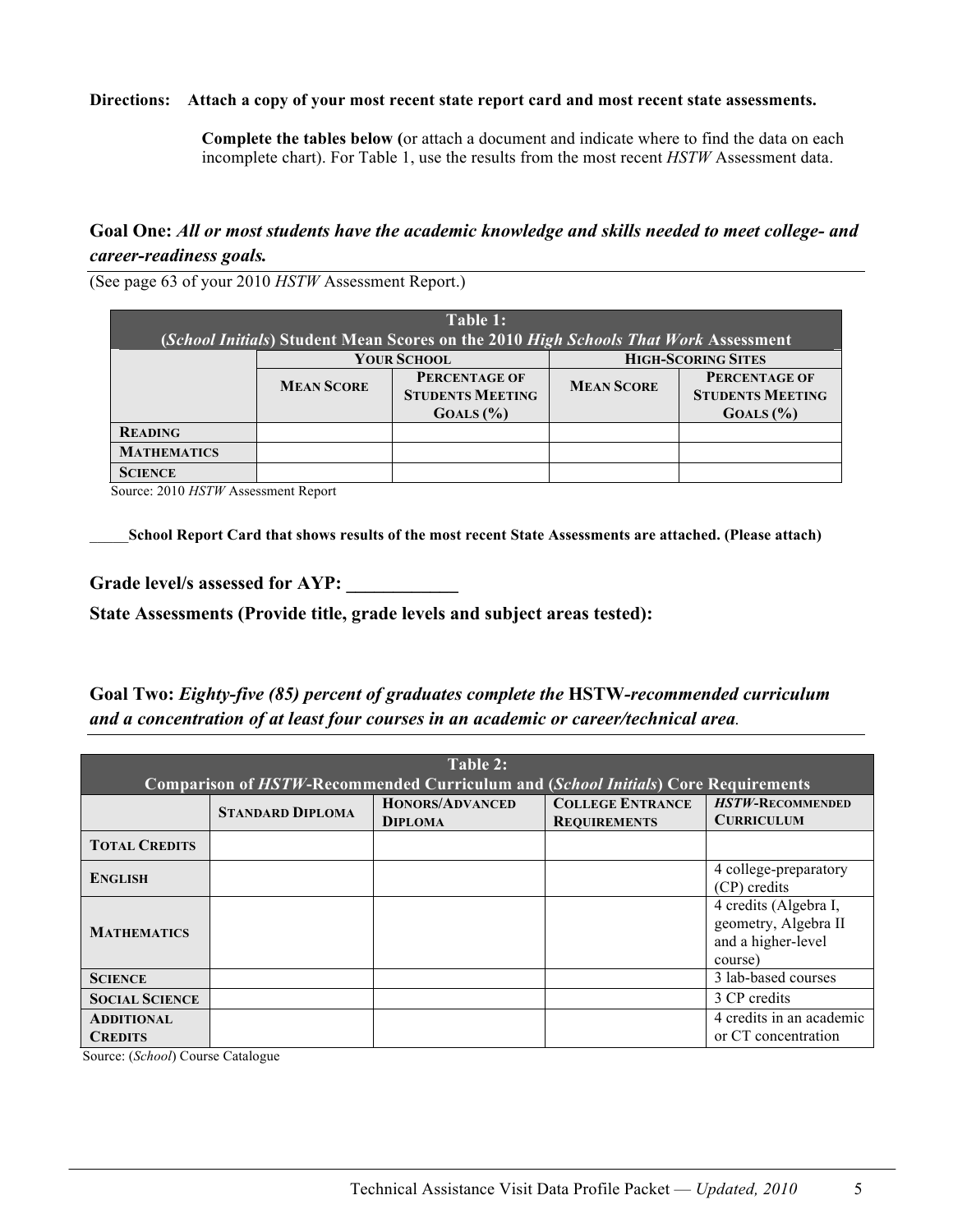**Directions:** Provide the number of seniors completing each category and corresponding percentages.

| Table 3:<br><b>Senior Enrollment Statistics</b> |                          |                            |  |  |
|-------------------------------------------------|--------------------------|----------------------------|--|--|
|                                                 | <b>NUMBER OF SENIORS</b> | PERCENTAGE OF SENIOR CLASS |  |  |
| <b>4 CP ENGLISH CREDITS</b>                     |                          |                            |  |  |
| <b>4 CP MATHEMATIC CREDITS (ALGEBRA I,</b>      |                          |                            |  |  |
| GEOMETRY, ALGEBRA II, HIGHER-LEVEL)             |                          |                            |  |  |
| <b>3 CP SCIENCE CREDITS</b>                     |                          |                            |  |  |
| <b>SCIENCE CLASS IN THE SENIOR YEAR</b>         |                          |                            |  |  |
| (EXCLUDING A REPEATED CLASS)                    |                          |                            |  |  |
| <b>3 CP SOCIAL STUDIES CREDITS</b>              |                          |                            |  |  |

Source: (*School*) Class Enrolment Data

| Table 4:<br><b>Overview of the Master Schedule</b> |                                                         |                                                       |                                                |  |  |
|----------------------------------------------------|---------------------------------------------------------|-------------------------------------------------------|------------------------------------------------|--|--|
|                                                    | <b>LEVELS</b>                                           | # OF CLASSES ON THE<br><b>CURRENT MASTER SCHEDULE</b> | # OF CLASSES ON LAST<br>YEAR'S MASTER SCHEDULE |  |  |
| <b>ENGLISH</b>                                     | <b>REGULAR LEVEL</b><br><b>HONORS/AP/ADVANCED LEVEL</b> |                                                       |                                                |  |  |
|                                                    | <b>BELOW ALGEBRA I LEVEL</b>                            | ( <i>List courses</i> )                               |                                                |  |  |
| <b>MATHEMATICS</b>                                 | <b>REGULAR LEVEL</b>                                    |                                                       |                                                |  |  |
|                                                    | HONORS/AP/ADVANCED LEVEL                                |                                                       |                                                |  |  |
| <b>SCIENCE</b>                                     | <b>REGULAR LEVEL</b>                                    |                                                       |                                                |  |  |
|                                                    | HONORS/AP/ADVANCED LEVEL                                |                                                       |                                                |  |  |
| <b>SOCIAL SCIENCE</b>                              | <b>REGULAR LEVEL</b>                                    |                                                       |                                                |  |  |
|                                                    | <b>HONORS/AP/ADVANCED LEVEL</b>                         |                                                       |                                                |  |  |

Source: (*School*) Master Schedule

| Table 5:                                                                          |  |  |  |  |  |  |  |
|-----------------------------------------------------------------------------------|--|--|--|--|--|--|--|
| <b>Advanced Placement and International Baccalaureate Enrollment by Ethnicity</b> |  |  |  |  |  |  |  |
| <b>OTHER</b><br><b>HISPANIC</b><br><b>WHITE</b><br><b>BLACK</b><br><b>ASIAN</b>   |  |  |  |  |  |  |  |
| <b>NUMBER ENROLLED IN AP/IB COURSE</b>                                            |  |  |  |  |  |  |  |
| PERCENTAGE OF GROUP ENROLLED IN AP/IB                                             |  |  |  |  |  |  |  |
| <b>COURSES</b><br>$\alpha$ $(0,1,0)$ $\alpha$ $(1,0,1)$ $(1,0,1)$                 |  |  |  |  |  |  |  |

Source: (*School*) Class Enrollment Analysis

#### See page 30 of your 2010 *HSTW* Assessment Report.

| Table 6:<br><b>HSTW Core vs. Non-Core Completers' Mean Achievement Scores</b> |                                   |                                     |                                         |                                     |  |  |
|-------------------------------------------------------------------------------|-----------------------------------|-------------------------------------|-----------------------------------------|-------------------------------------|--|--|
|                                                                               | PERCENTAGE OF<br>STUDENTS $(\% )$ | <b>READING MEAN</b><br><b>SCORE</b> | <b>MATHEMATICS MEAN</b><br><b>SCORE</b> | <b>SCIENCE MEAN</b><br><b>SCORE</b> |  |  |
| <b>FULLY COMPLETED</b>                                                        |                                   |                                     |                                         |                                     |  |  |
| (ALL SUBJECT AREAS)                                                           |                                   |                                     |                                         |                                     |  |  |
| PARTIALLY COMPLETED                                                           |                                   |                                     |                                         |                                     |  |  |
| (1 OR 2 SUBJECT AREAS)                                                        |                                   |                                     |                                         |                                     |  |  |
| <b>DID NOT COMPLETE</b>                                                       |                                   |                                     |                                         |                                     |  |  |
| (NO SUBJECT AREAS)                                                            |                                   |                                     |                                         |                                     |  |  |

Source: 2010 *HSTW* Assessment Report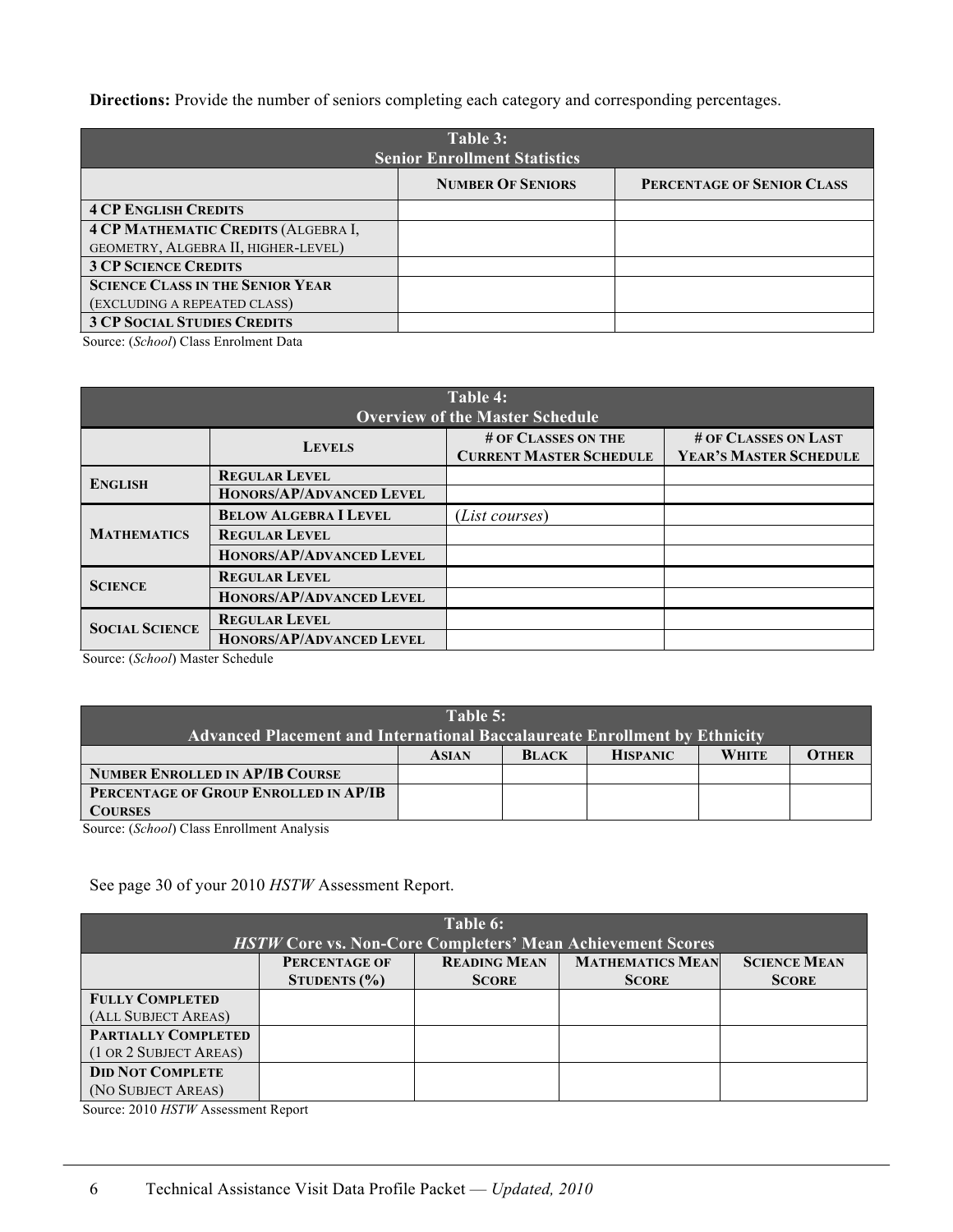See pages 64-65 of your 2010 *HSTW* Assessment Report.

| Table 7:<br><b>Comparison of Achievement Based on Courses Taken</b> |                                                 |                   |                                          |                   |  |  |
|---------------------------------------------------------------------|-------------------------------------------------|-------------------|------------------------------------------|-------------------|--|--|
|                                                                     | <b>HIGH-SCORING SITES</b><br><b>YOUR SCHOOL</b> |                   |                                          |                   |  |  |
|                                                                     | <b>PERCENTAGE OF</b><br>STUDENTS $(\% )$        | <b>MEAN SCORE</b> | <b>PERCENTAGE OF</b><br>STUDENTS $(\% )$ | <b>MEAN SCORE</b> |  |  |
| <b>4 CP ENGLISH COURSES</b>                                         |                                                 |                   |                                          |                   |  |  |
| <b>YES</b>                                                          |                                                 |                   |                                          |                   |  |  |
| N <sub>O</sub>                                                      |                                                 |                   |                                          |                   |  |  |
| <b>4 CP MATHEMATICS COURSES</b>                                     |                                                 |                   |                                          |                   |  |  |
| <b>YES</b>                                                          |                                                 |                   |                                          |                   |  |  |
| N <sub>O</sub>                                                      |                                                 |                   |                                          |                   |  |  |
| <b>3 SCIENCE COURSES (2 CP)</b>                                     |                                                 |                   |                                          |                   |  |  |
| <b>YES</b>                                                          |                                                 |                   |                                          |                   |  |  |
| N <sub>O</sub>                                                      |                                                 |                   |                                          |                   |  |  |

Source: 2010 *HSTW* Assessment Report

See pages 144-146 of your 2010 *HSTW* Assessment Report.

| Table 8:                                                                                           |                   |  |  |
|----------------------------------------------------------------------------------------------------|-------------------|--|--|
| <b>Student Responses About Guidance Support for Program Planning</b>                               |                   |  |  |
| <b>INDICATOR</b>                                                                                   | <b>PERCENTAGE</b> |  |  |
| My teachers or counselors <b>never</b> encouraged me to take more challenging English courses.     |                   |  |  |
| My teachers or counselors <b>never</b> encouraged me to take more challenging mathematics courses. |                   |  |  |
| My teachers or counselors <b>never</b> encouraged me to take more challenging science courses.     |                   |  |  |

Source: 2010 *HSTW* Assessment Report

#### **Goal Three:** *Ninety (90) percent of students complete high school four years after entering grade nine.*

| Table 9:                            |                                       |      |      |      |      |  |  |
|-------------------------------------|---------------------------------------|------|------|------|------|--|--|
|                                     | <b>Graduation and Attendance Data</b> |      |      |      |      |  |  |
|                                     | 2006                                  | 2007 | 2008 | 2009 | 2010 |  |  |
| <b>SCHOOL ATTENDANCE RATE (%)</b>   |                                       |      |      |      |      |  |  |
| <b>DISTRICT ATTENDANCE RATE (%)</b> |                                       |      |      |      |      |  |  |
| <b>STATE ATTENDANCE RATE (%)</b>    |                                       |      |      |      |      |  |  |
| <b>SCHOOL GRADUATION RATE (%)</b>   |                                       |      |      |      |      |  |  |
| <b>DISTRICT GRADUATION RATE (%)</b> |                                       |      |      |      |      |  |  |
| <b>STATE GRADUATION RATE (%)</b>    |                                       |      |      |      |      |  |  |

Source: (*School*) Report Card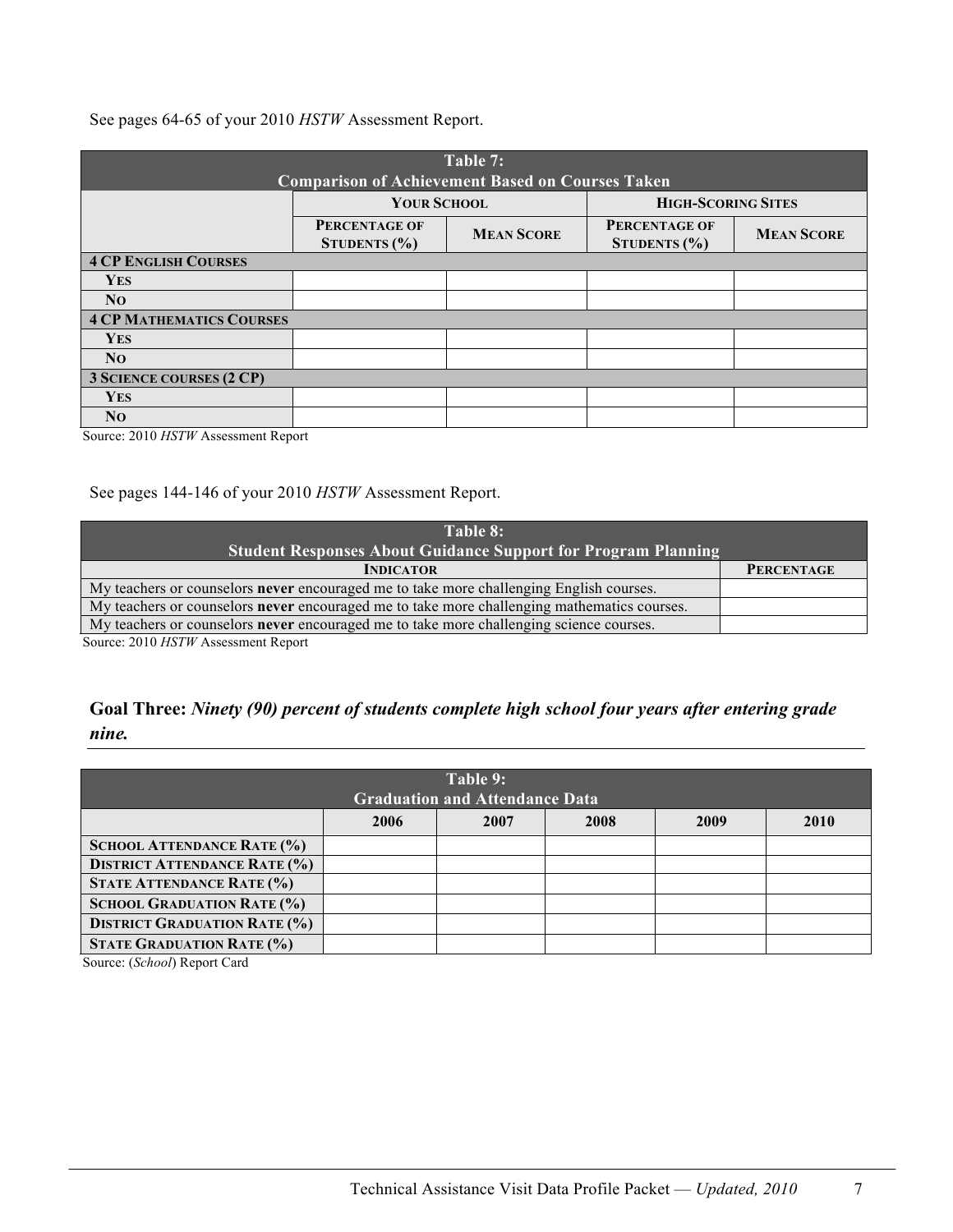| Table 10:<br><b>School Enrollment by Grade Level</b> |           |           |           |           |           |  |
|------------------------------------------------------|-----------|-----------|-----------|-----------|-----------|--|
|                                                      | 2005-2006 | 2006-2007 | 2007-2008 | 2008-2009 | 2009-2010 |  |
| <b>NINTH GRADE</b>                                   |           |           |           |           |           |  |
| <b>10TH GRADE</b>                                    |           |           |           |           |           |  |
| 11TH GRADE                                           |           |           |           |           |           |  |
| 12TH GRADE                                           |           |           |           |           |           |  |
| <b>UNCLASSIFIED</b>                                  |           |           |           |           |           |  |

Source:

| Table 11:<br><b>Dropout Statistics</b> |           |           |           |           |           |           |
|----------------------------------------|-----------|-----------|-----------|-----------|-----------|-----------|
|                                        | 2004-2005 | 2005-2006 | 2006-2007 | 2007-2008 | 2008-2009 | 2009-2010 |
| <b>NINTH GRADE (NUMBER)</b>            |           |           |           |           |           |           |
| <b>10TH GRADE (NUMBER)</b>             |           |           |           |           |           |           |
| 11TH GRADE (NUMBER)                    |           |           |           |           |           |           |
| <b>12TH GRADE (NUMBER)</b>             |           |           |           |           |           |           |

Source: (*School*) Report Card

**Review of Course Failures:** Various levels should be broken out to determine if there is a significant difference in achievement rates from regular to honors or honors to AP courses. Please add courses as needed. At a minimum, failure rates should be collected for all core courses.

| Table 12:<br><b>Summary of Course Failures</b> |                                               |                                               |                                               |                                                                                |  |
|------------------------------------------------|-----------------------------------------------|-----------------------------------------------|-----------------------------------------------|--------------------------------------------------------------------------------|--|
|                                                | <b>PERCENTAGE</b><br><b>FAILING 2007-2008</b> | <b>PERCENTAGE</b><br><b>FAILING 2008-2009</b> | <b>PERCENTAGE</b><br><b>FAILING 2009-2010</b> | <b>PERCENTAGE</b><br><b>FAILING</b><br><b>CURRENT</b><br><b>GRADING PERIOD</b> |  |
|                                                |                                               | <b>Mathematics</b>                            |                                               |                                                                                |  |
| <b>ALGEBRA I</b>                               |                                               |                                               |                                               |                                                                                |  |
| <b>HONORS ALGEBRA I</b>                        |                                               |                                               |                                               |                                                                                |  |
| <b>ALGEBRA II</b>                              |                                               |                                               |                                               |                                                                                |  |
| <b>GEOMETRY</b>                                |                                               |                                               |                                               |                                                                                |  |
|                                                |                                               | <b>English/Language Arts</b>                  |                                               |                                                                                |  |
| <b>ENGLISH I</b>                               |                                               |                                               |                                               |                                                                                |  |
| <b>HONORS ENGLISH I</b>                        |                                               |                                               |                                               |                                                                                |  |
| <b>ENGLISH II</b>                              |                                               |                                               |                                               |                                                                                |  |
| <b>HONORS ENGLISH II</b>                       |                                               |                                               |                                               |                                                                                |  |
| <b>ENGLISH III</b>                             |                                               |                                               |                                               |                                                                                |  |
| <b>HONORS/AP ENGLISH III</b>                   |                                               |                                               |                                               |                                                                                |  |
| <b>ENGLISH IV</b>                              |                                               |                                               |                                               |                                                                                |  |
| <b>HONORS/AP ENGLISH IV</b>                    |                                               |                                               |                                               |                                                                                |  |
| <b>Science</b>                                 |                                               |                                               |                                               |                                                                                |  |
| <b>PHYSICAL SCIENCE</b>                        |                                               |                                               |                                               |                                                                                |  |
| <b>BIOLOGY</b>                                 |                                               |                                               |                                               |                                                                                |  |
| <b>CHEMISTRY</b>                               |                                               |                                               |                                               |                                                                                |  |
| <b>Social Studies</b>                          |                                               |                                               |                                               |                                                                                |  |
| <b>WORLD HISTORY</b>                           |                                               |                                               |                                               |                                                                                |  |
| <b>CIVICS/GOVERNMENT</b>                       |                                               |                                               |                                               |                                                                                |  |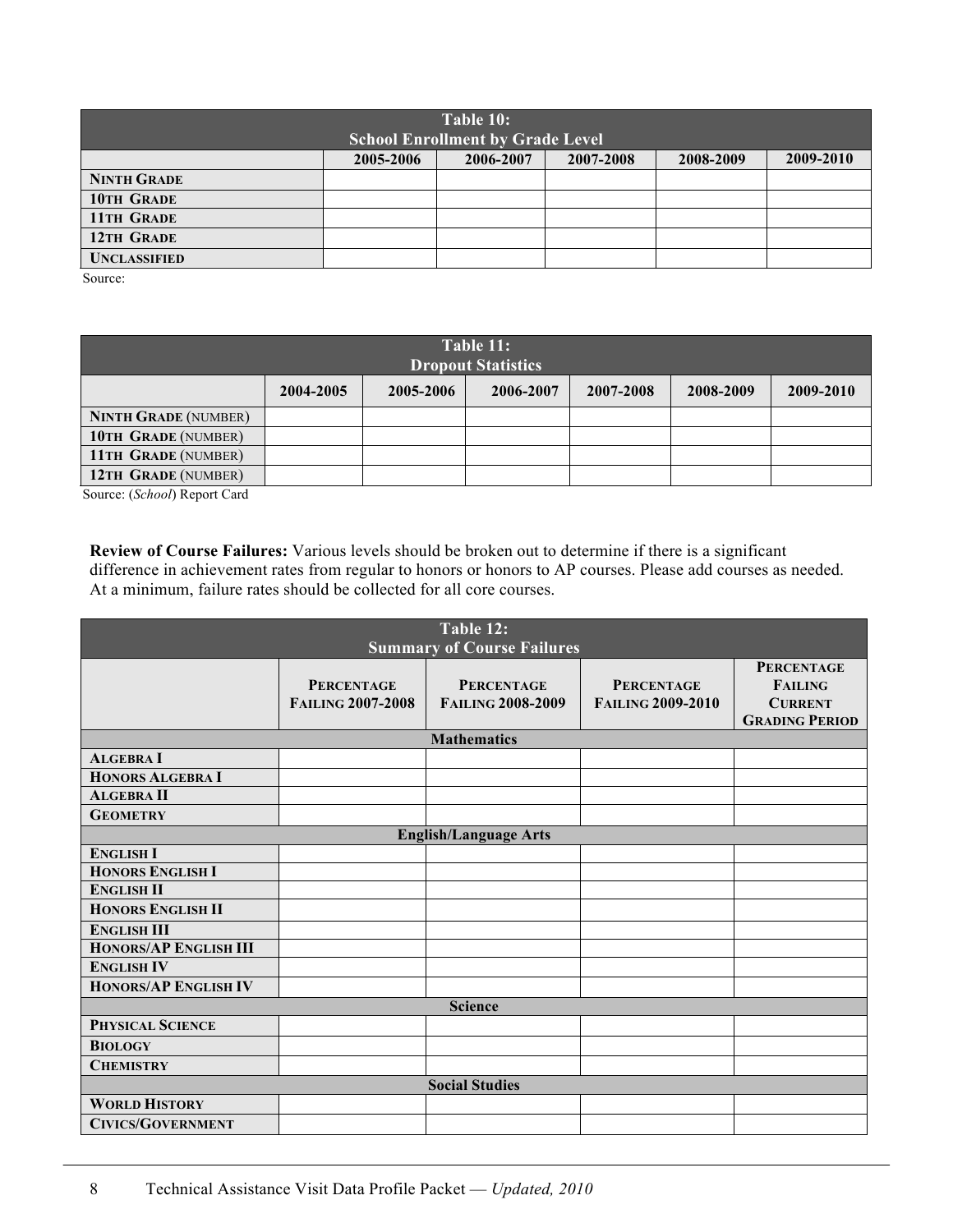### **Goal Four:** *All Students leave high school demonstrating readiness for further study or careers by earning postsecondary credit, passing college placement examinations, or earning an employer certification or state licensure.*

| Table 13:              |               |                      |                                                                          |                     |  |
|------------------------|---------------|----------------------|--------------------------------------------------------------------------|---------------------|--|
|                        |               |                      | Percentage of Students Scoring at Each HSTW Assessment Performance Level |                     |  |
|                        | (SCHOOL) 2010 | <b>WHITE</b>         | (LARGEST MINORITY                                                        | <b>HIGH-SCORING</b> |  |
|                        |               | <b>STUDENTS 2010</b> | <b>GROUP) STUDENTS 2010</b>                                              | <b>SITES 2010</b>   |  |
|                        |               | Reading              |                                                                          |                     |  |
| <b>BELOW BASIC (%)</b> |               |                      |                                                                          |                     |  |
| <b>BASIC</b> $(\%)$    |               |                      |                                                                          |                     |  |
| PROFICIENT (%)         |               |                      |                                                                          |                     |  |
| <b>ADVANCED</b> (%)    |               |                      |                                                                          |                     |  |
|                        |               | <b>Mathematics</b>   |                                                                          |                     |  |
| <b>BELOW BASIC (%)</b> |               |                      |                                                                          |                     |  |
| BASIC $(\% )$          |               |                      |                                                                          |                     |  |
| PROFICIENT (%)         |               |                      |                                                                          |                     |  |
| <b>ADVANCED</b> (%)    |               |                      |                                                                          |                     |  |
| <b>Science</b>         |               |                      |                                                                          |                     |  |
| <b>BELOW BASIC (%)</b> |               |                      |                                                                          |                     |  |
| BASIC $(\% )$          |               |                      |                                                                          |                     |  |
| PROFICIENT (%)         |               |                      |                                                                          |                     |  |
| <b>ADVANCED</b> (%)    |               |                      |                                                                          |                     |  |

See pages 73, 88 and 99 of your 2010 *HSTW* Assessment Report.

Source: 2010 *HSTW* Assessment Report

| Table 14:<br><b>Five-Year Comparison of ACT Performance</b> |           |           |           |           |           |  |
|-------------------------------------------------------------|-----------|-----------|-----------|-----------|-----------|--|
|                                                             |           |           |           |           |           |  |
|                                                             | 2005-2006 | 2006-2007 | 2007-2008 | 2008-2009 | 2009-2010 |  |
| <b>NUMBER TESTED</b>                                        |           |           |           |           |           |  |
| <b>ENGLISH MEAN</b>                                         |           |           |           |           |           |  |
| <b>SCORE</b>                                                |           |           |           |           |           |  |
| <b>MATHEMATICS</b>                                          |           |           |           |           |           |  |
| <b>MEAN SCORE</b>                                           |           |           |           |           |           |  |
| <b>READING MEAN</b>                                         |           |           |           |           |           |  |
| <b>SCORE</b>                                                |           |           |           |           |           |  |
| <b>SCIENCE MEAN</b>                                         |           |           |           |           |           |  |
| <b>SCORE</b>                                                |           |           |           |           |           |  |
| <b>COMPOSITE</b>                                            |           |           |           |           |           |  |
| <b>STATE COMPOSITE</b>                                      |           |           |           |           |           |  |

Source: ACT High School Profile Profile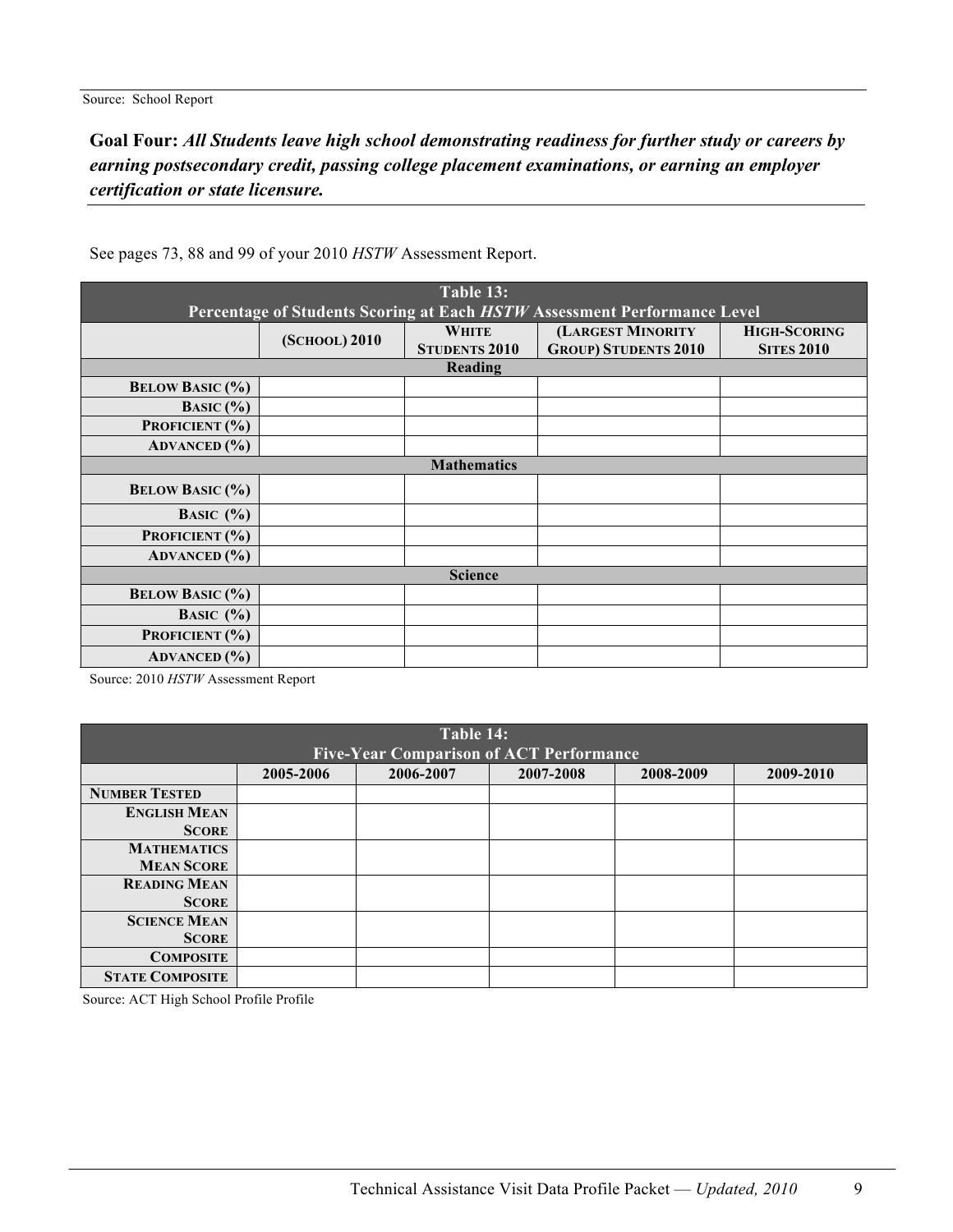| Table 15:<br><b>Mean SAT Scores</b> |                                                                         |                                  |                                    |                                       |  |
|-------------------------------------|-------------------------------------------------------------------------|----------------------------------|------------------------------------|---------------------------------------|--|
|                                     | <b>NUMBER OF</b><br>(SCHOOL)<br><b>STUDENTS</b><br><b>PARTICIPATING</b> | (SCHOOL) MEAN<br><b>SCORES</b>   | <b>STATE MEAN</b><br><b>SCORES</b> | <b>NATIONAL</b><br><b>MEAN SCORES</b> |  |
|                                     |                                                                         | <b>Verbal/Critical Reasoning</b> |                                    |                                       |  |
| 2009-2010                           |                                                                         |                                  |                                    |                                       |  |
| 2008-2009                           |                                                                         |                                  |                                    |                                       |  |
| 2007-2008                           |                                                                         |                                  |                                    |                                       |  |
| 2006-2007                           |                                                                         |                                  |                                    |                                       |  |
| 2005-2006                           |                                                                         |                                  |                                    |                                       |  |
|                                     |                                                                         | <b>Mathematics</b>               |                                    |                                       |  |
| 2009-2010                           |                                                                         |                                  |                                    |                                       |  |
| 2008-2009                           |                                                                         |                                  |                                    |                                       |  |
| 2007-2008                           |                                                                         |                                  |                                    |                                       |  |
| 2006-2007                           |                                                                         |                                  |                                    |                                       |  |
| 2005-2006                           |                                                                         |                                  |                                    |                                       |  |
| Writing                             |                                                                         |                                  |                                    |                                       |  |
| 2009-2010                           |                                                                         |                                  |                                    |                                       |  |
| 2008-2009                           |                                                                         |                                  |                                    |                                       |  |
| 2007-2008                           |                                                                         |                                  |                                    |                                       |  |
| 2006-2007                           |                                                                         |                                  |                                    |                                       |  |
| 2005-2006                           |                                                                         |                                  |                                    |                                       |  |

Source: (*School*) SAT Score Roster

| Table 16:                           |                                      |  |  |  |  |  |  |
|-------------------------------------|--------------------------------------|--|--|--|--|--|--|
|                                     | <b>AP Data Summary</b>               |  |  |  |  |  |  |
|                                     | 2006<br>2008<br>2009<br>2010<br>2007 |  |  |  |  |  |  |
| <b>NUMBER OF AP COURSES TAKEN</b>   |                                      |  |  |  |  |  |  |
| <b>NUMBER OF AP EXAMS TAKEN</b>     |                                      |  |  |  |  |  |  |
| <b>NUMBER OF EXAMS WITH A SCORE</b> |                                      |  |  |  |  |  |  |
| OF 3 OR HIGHER                      |                                      |  |  |  |  |  |  |
| PERCENTAGE OF EXAMS WITH A          |                                      |  |  |  |  |  |  |
| <b>SCORE OF 3 OR HIGHER</b>         |                                      |  |  |  |  |  |  |

Source: College Board AP Report

| Table 17:<br><b>Postsecondary Opportunities</b>                        |                                                   |                                                                             |  |  |  |  |
|------------------------------------------------------------------------|---------------------------------------------------|-----------------------------------------------------------------------------|--|--|--|--|
| <b>POSTSECONDARY OPPORTUNITY</b><br>(LIST INSTITUTION AND COURSE NAME) | <b>NUMBER OF STUDENTS</b><br><b>PARTICIPATING</b> | <b>NUMBER OF STUDENTS</b><br><b>EARNING POSTSECONDARY</b><br><b>CREDITS</b> |  |  |  |  |
|                                                                        |                                                   |                                                                             |  |  |  |  |
|                                                                        |                                                   |                                                                             |  |  |  |  |
|                                                                        |                                                   |                                                                             |  |  |  |  |